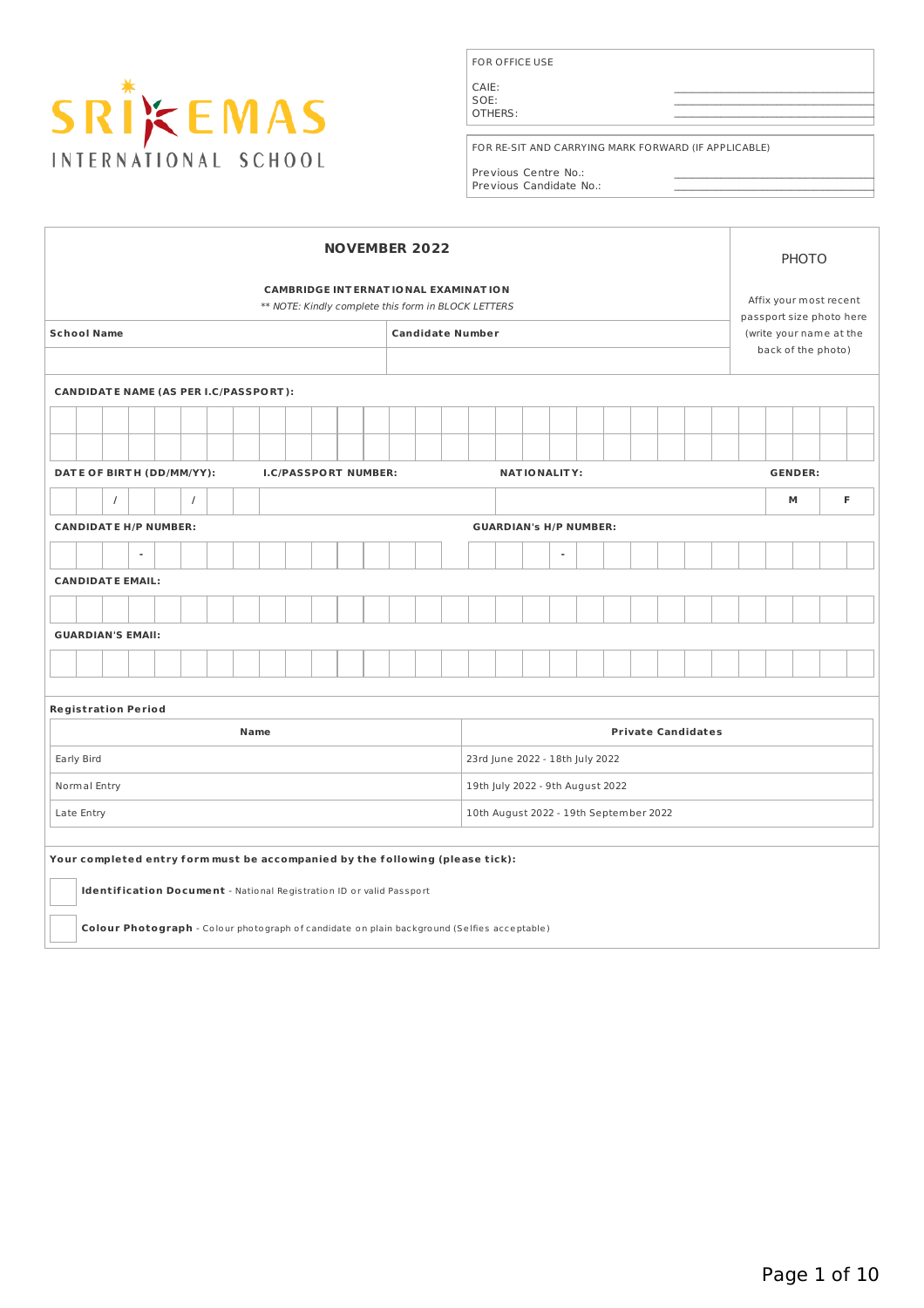# **IGCSE exam entry details:**

|                | No Subject                                                                                                                                                          | Code | <b>Option Code</b> | Fee        | <b>Tick to Select</b> |
|----------------|---------------------------------------------------------------------------------------------------------------------------------------------------------------------|------|--------------------|------------|-----------------------|
| 1              | <b>Information and Communication Technology</b><br>components:<br>12: Theory 12<br>2: Practical Test 02<br>3: Practical Test 03                                     | 0417 | EY                 | MYR 850.00 |                       |
| $\overline{2}$ | Information and Communication Technology (All Practical Tests<br>Exempted)<br>components:<br>12: Theory 12                                                          | 0417 | <b>EYX</b>         | MYR 700.00 |                       |
| 3              | Information and Communication Technology (Practical Test 03<br>Exempted)<br>components:<br>12: Theory 12<br>2: Practical Test 02                                    | 0417 | EYX2               | MYR 750.00 |                       |
| 4              | Information and Communication Technology (Practical Test 02<br>Exempted)<br>components:<br>12: Theory 12<br>3: Practical Test 03                                    | 0417 | EYX3               | MYR 750.00 |                       |
| 5              | <b>Business Studies</b><br>components:<br>12: Short Answer/Data Response 12<br>22: Case Study 22<br>* may not be entered in the same series as 7115                 | 0450 | Y                  | MYR 750.00 |                       |
| 6              | Accounting<br>components:<br>13: Paper 13<br>23: Paper 23<br>* may not be entered in the same series as 7707                                                        | 0452 | AZ                 | MYR 750.00 |                       |
| $\overline{7}$ | <b>Economics</b><br>components:<br>13: Multiple Choice 13<br>23: Structured Questions 23<br>* may not be entered in the same series as 2281                         | 0455 | Ζ                  | MYR 750.00 |                       |
| 8              | <b>Global Perspectives</b><br>(Not available for Private Candidate)<br>components:<br>12: Written Paper 12<br>2: Individual Report<br>3: Team Project               | 0457 | AY                 | MYR 850.00 |                       |
| 9              | Geography<br>components:<br>13: Geographical Themes 13<br>23: Geographical Skills 23<br>43: Alternative to Coursework 43                                            | 0460 | BZ                 | MYR 850.00 |                       |
| 10             | History<br>components:<br>12: Paper 12<br>22: Paper 22<br>42: Alternative to Coursework 42                                                                          | 0470 | BY                 | MYR 850.00 |                       |
|                | <b>Travel and Tourism</b><br>components:<br>11 13: Written Paper 13<br>11 23: Paper 23 Alternative to Coursework<br>* may not be entered in the same series as 7096 | 0471 | ΑZ                 | MYR 750.00 |                       |
| 12             | Literature in English<br>components:<br>13: Poetry and Prose 13<br>23: Dramá 23<br>* may not be entered in the same series as 2010                                  | 0475 | AZ                 | MYR 750.00 |                       |
| 13             | Literature in English<br>components:<br>13: Poetry and Prose 13<br>33: Drama (Open Text) 33<br>43: Unseen 43<br>* may not be entered in the same series as 2010     | 0475 | ΒZ                 | MYR 850.00 |                       |
| 14             | <b>Computer Science</b><br>components:<br>13: Paper 13 Theory<br>23: Paper 23 Problem-Solving and Programming<br>* may not be entered in the same series as 2210    | 0478 | AZ                 | MYR 750.00 |                       |
| 15             | <b>Religious Studies</b><br>components:<br>13: Paper 13<br>23: Paper 23<br>* may not be entered in the same series as 2068                                          | 0490 | ΑZ                 | MYR 750.00 |                       |
| 16             | Islamiyat<br>components:<br>12: Paper 12<br>22: Paper 22<br>* may not be entered in the same series as 2058 or 2068                                                 | 0493 | AY                 | MYR 750.00 |                       |
| 17             | Sociology<br>components:<br>13: Paper 13<br>23: Paper 23                                                                                                            | 0495 | AZ                 | MYR 750.00 |                       |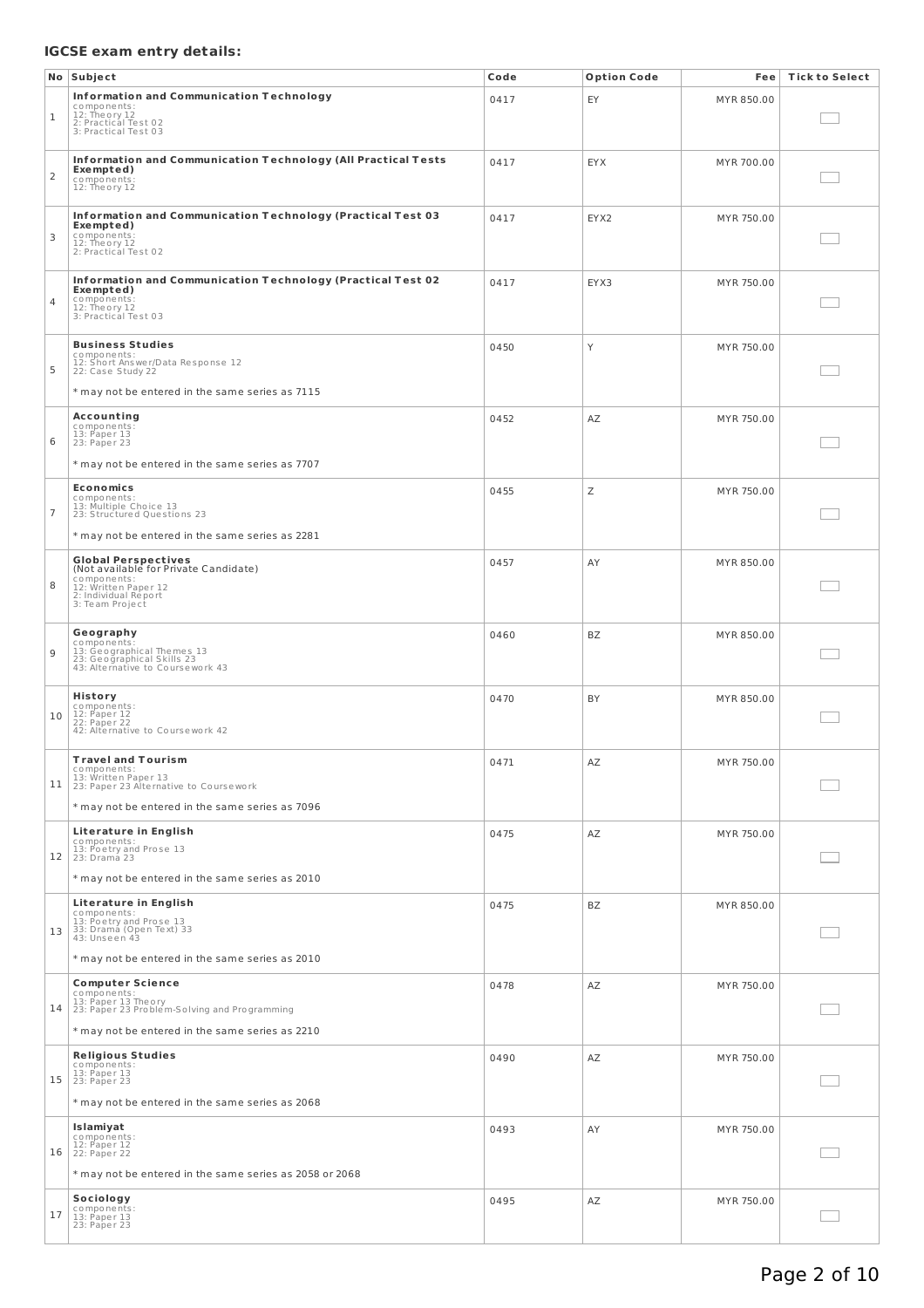|    | No Subject                                                                                                                                                               | Code | <b>Option Code</b> | Fee        | <b>Tick to Select</b> |
|----|--------------------------------------------------------------------------------------------------------------------------------------------------------------------------|------|--------------------|------------|-----------------------|
|    | First Language English (Oral Endorsement)<br>components:<br>13: Reading 13<br>23: Directed Writing and Composition 23                                                    | 0500 | ВT                 | MYR 750.00 |                       |
| 18 | $*$ may not be entered in the same series as 0510, 0511 or 1123                                                                                                          |      |                    |            |                       |
|    | First Language English (Oral Endorsement)<br>components:<br>13: Reading 13                                                                                               | 0500 | BZ                 | MYR 850.00 |                       |
| 19 | 23: Directed Writing and Composition 23<br>4: Speaking and Listening Test 4                                                                                              |      |                    |            |                       |
|    | $*$ may not be entered in the same series as 0510, 0511 or 1123                                                                                                          |      |                    |            |                       |
| 20 | English as a Second Language (Speaking Endorsement) (Core)<br>components:<br>12: Reading and Writing (Core) 12<br>32: Listening (Core) 32<br>52: Speaking 52             | 0510 | AY                 | MYR 850.00 |                       |
|    | * may not be entered in the same series as 0500, 0511 or 1123                                                                                                            |      |                    |            |                       |
| 21 | English as a Second Language (Speaking Endorsement) (Listening<br><b>Exempted</b> ) (Core)<br>components:<br>12: Reading and Writing (Core) 12<br>52: Speaking 52        | 0510 | AYXS               | MYR 750.00 |                       |
|    | $*$ may not be entered in the same series as 0500, 0511 or 1123                                                                                                          |      |                    |            |                       |
| 22 | English as a Second Language (Speaking Endorsement) (Extended)<br>components:<br>22: Reading and Writing (Extended) 22<br>42: Listening (Extended) 42<br>52: Speaking 52 | 0510 | <b>FY</b>          | MYR 850.00 |                       |
|    | $*$ may not be entered in the same series as 0500, 0511 or 1123                                                                                                          |      |                    |            |                       |
|    | English as a Second Language (Speaking Endorsement) (Listening<br><b>Exempted</b> ) (Extended)                                                                           | 0510 | <b>FYXS</b>        | MYR 750.00 |                       |
| 23 | components:<br>22: Reading and Writing (Extended) 22<br>52: Speaking 52                                                                                                  |      |                    |            |                       |
|    | $*$ may not be entered in the same series as 0500, 0511 or 1123                                                                                                          |      |                    |            |                       |
| 24 | English as a Second Language (Count-In Speaking) (Core)<br>components:<br>12: Reading and Writing (Core) 12<br>32: Listening (Core) 32<br>52: Speaking 52                | 0511 | AY                 | MYR 850.00 |                       |
|    | $*$ may not be entered in the same series as 0500, 0510 or 1123                                                                                                          |      |                    |            |                       |
| 25 | English as a Second Language (Listening and Speaking Exempted)<br>(Core)<br>components:                                                                                  | 0511 | <b>AYX</b>         | MYR 700.00 |                       |
|    | 12: Reading and Writing (Core) 12<br>* may not be entered in the same series as 0500, 0510 or 1123                                                                       |      |                    |            |                       |
|    | English as a Second Language (Speaking Exempted) (Core)                                                                                                                  | 0511 | <b>AYXL</b>        | MYR 750.00 |                       |
| 26 | components:<br>12: Reading and Writing (Core) 12<br>32: Listening (Core) 32                                                                                              |      |                    |            |                       |
|    | * may not be entered in the same series as 0500, 0510 or 1123                                                                                                            |      |                    |            |                       |
| 27 | <b>English as a Second Language (Listening Exempted)</b> (Core)<br>components:<br>12: Reading and Writing (Core) 12<br>52: Speaking 52                                   | 0511 | <b>AYXS</b>        | MYR 750.00 |                       |
|    | * may not be entered in the same series as 0500, 0510 or 1123                                                                                                            |      |                    |            |                       |
| 28 | English as a Second Language (Count-In Speaking) (Extended)<br>components:<br>22: Reading and Writing (Extended) 22<br>42: Listening (Extended) 42<br>52: Speaking 52    | 0511 | <b>FY</b>          | MYR 850.00 |                       |
|    | * may not be entered in the same series as 0500, 0510 or 1123                                                                                                            |      |                    |            |                       |
| 29 | English as a Second Language (Listening and Speaking Exempted)<br>(Extended)<br>components:<br>22: Reading and Writing (Extended) 22                                     | 0511 | <b>FYX</b>         | MYR 700.00 |                       |
|    | $*$ may not be entered in the same series as 0500, 0510 or 1123                                                                                                          |      |                    |            |                       |
| 30 | English as a Second Language (Speaking Exempted) (Extended)<br>components:<br>22: Reading and Writing (Extended) 22<br>42: Listening (Extended) 42                       | 0511 | <b>FYXL</b>        | MYR 750.00 |                       |
|    | $*$ may not be entered in the same series as 0500, 0510 or 1123                                                                                                          |      |                    |            |                       |
| 31 | <b>English as a Second Language (Listening Exempted) (Extended)</b><br>components:<br>22: Reading and Writing (Extended) 22<br>52: Speaking 52                           | 0511 | <b>FYXS</b>        | MYR 750.00 |                       |
|    | $*$ may not be entered in the same series as 0500, 0510 or 1123                                                                                                          |      |                    |            |                       |
| 32 | French<br>components:<br>13: Listening (Multiple Choice) 13<br>23: Reading 23<br>3: Speaking<br>43: Writing 43                                                           | 0520 | Ζ                  | MYR 900.00 |                       |
|    |                                                                                                                                                                          |      |                    |            |                       |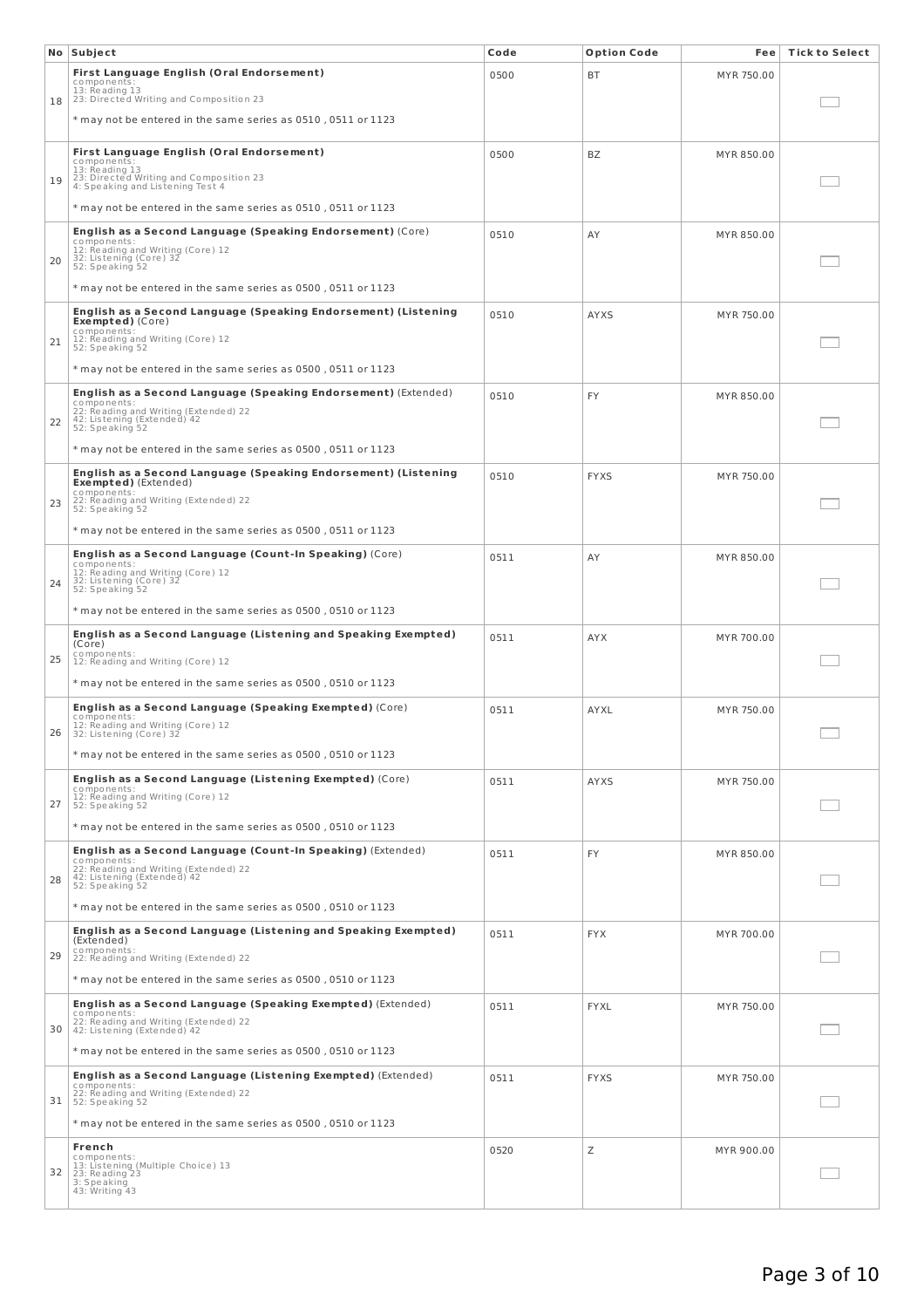|    | No Subject                                                                         | Code | <b>Option Code</b> | Fee        | <b>Tick to Select</b> |
|----|------------------------------------------------------------------------------------|------|--------------------|------------|-----------------------|
|    | <b>French (Speaking Exempted)</b>                                                  | 0520 | ZX.                | MYR 850.00 |                       |
| 33 | components:<br>13: Listening (Multiple Choice) 13<br>23: Reading 23                |      |                    |            |                       |
|    | 43: Writing 43                                                                     |      |                    |            |                       |
|    | Mathematics (Without Coursework) (Core)                                            |      |                    |            |                       |
|    | components:<br>12: Paper 12 (Core)                                                 | 0580 | AY                 | MYR 750.00 |                       |
| 34 | 32: Paper 32 (Core)                                                                |      |                    |            |                       |
|    | * may not be entered in the same series as 4024                                    |      |                    |            |                       |
|    |                                                                                    |      |                    |            |                       |
|    | Mathematics (Without Coursework) (Extended)<br>components:                         | 0580 | BY                 | MYR 750.00 |                       |
| 35 | 22: Paper 22 (Extended)<br>42: Paper 42 (Extended)                                 |      |                    |            |                       |
|    | * may not be entered in the same series as 4024                                    |      |                    |            |                       |
|    | <b>Additional Mathematics</b>                                                      | 0606 | AZ                 | MYR 750.00 |                       |
|    | components:<br>13: Paper 13                                                        |      |                    |            |                       |
| 36 | 23: Paper 23                                                                       |      |                    |            |                       |
|    | * may not be entered in the same series as 4037                                    |      |                    |            |                       |
|    | <b>Biology</b> (Extended)<br>components:                                           | 0610 | CZ                 | MYR 850.00 |                       |
| 37 | 23: Multiple Choice (Extended) 23<br>43: Theory (Extended) 43                      |      |                    |            |                       |
|    | 63: Alternative to Practical 63                                                    |      |                    |            |                       |
|    | $*$ may not be entered in the same series as 0653, 0654, 5090 or 5129              |      |                    |            |                       |
|    | Biology (Alternative to Practical Exempted) (Extended)                             | 0610 | CZX                | MYR 750.00 |                       |
| 38 | components:<br>23: Multiple Choice (Extended) 23<br>43: Theory (Extended) 43       |      |                    |            |                       |
|    |                                                                                    |      |                    |            |                       |
|    | $*$ may not be entered in the same series as 0653 , 0654 , 5090 or 5129 $^{\circ}$ |      |                    |            |                       |
|    | <b>Biology</b> (Core)<br>components:                                               | 0610 | GZ                 | MYR 850.00 |                       |
| 39 | 13: Multiple Choice (Core) 13<br>33: Theory (Core) 33                              |      |                    |            |                       |
|    | 63: Alternative to Practical 63                                                    |      |                    |            |                       |
|    | * may not be entered in the same series as 0653, 0654, 5090 or 5129                |      |                    |            |                       |
|    | <b>Biology (Alternative to Practical Exempted) (Core)</b>                          | 0610 | GZX                | MYR 750.00 |                       |
| 40 | components:<br>13: Multiple Choice (Core) 13<br>33: Theory (Core) 33               |      |                    |            |                       |
|    | $*$ may not be entered in the same series as 0653 , 0654 , 5090 or 5129            |      |                    |            |                       |
|    |                                                                                    |      |                    |            |                       |
|    | <b>Chemistry</b> (Extended)<br>$compo$ ne nts:                                     | 0620 | CZ                 | MYR 850.00 |                       |
| 41 | 23: Multiple Choice (Extended) 23<br>43: Theory (Extended) 43                      |      |                    |            |                       |
|    | 63: Alternative to Practical 63                                                    |      |                    |            |                       |
|    | $*$ may not be entered in the same series as 0653 , 0654 , 5070 or 5129            |      |                    |            |                       |
|    | <b>Chemistry (Alternative to Practical Exempted)</b> (Extended)<br>components:     | 0620 | CZX                | MYR 750.00 |                       |
| 42 | 23: Multiple Choice (Extended) 23<br>43: Theory (Extended) 43                      |      |                    |            |                       |
|    | * may not be entered in the same series as 0653, 0654, 5070 or 5129                |      |                    |            |                       |
|    |                                                                                    |      |                    |            |                       |
|    | Chemistry (Core)<br>components:<br>13: Multiple Choice (Core) 13                   | 0620 | GZ                 | MYR 850.00 |                       |
| 43 | 33: Theory (Core) 33<br>63: Alternative to Practical 63                            |      |                    |            |                       |
|    | $*$ may not be entered in the same series as 0653, 0654, 5070 or 5129              |      |                    |            |                       |
|    |                                                                                    |      |                    |            |                       |
|    | Chemistry (Alternative to Practical Exempted) (Core)<br>components:                | 0620 | GZX                | MYR 750.00 |                       |
| 44 | 13: Multiple Choice (Core) 13<br>33: Theory (Core) 33                              |      |                    |            |                       |
|    | $*$ may not be entered in the same series as 0653, 0654, 5070 or 5129              |      |                    |            |                       |
|    | <b>Physics</b> (Extended)                                                          | 0625 | CY                 | MYR 850.00 |                       |
|    | components:<br>22: Multiple Choice (Extended) 22                                   |      |                    |            |                       |
| 45 | 42: Theory (Extended) 42<br>62: Alternative to Practical 62                        |      |                    |            |                       |
|    | * may not be entered in the same series as 0653, 0654, 5054 or 5129                |      |                    |            |                       |
|    | Physics (Alternative to Practical Exempted) (Extended)                             |      |                    |            |                       |
|    | components:<br>22: Multiple Choice (Extended) 22                                   | 0625 | <b>CYX</b>         | MYR 750.00 |                       |
| 46 | 42: Theory (Extended) 42                                                           |      |                    |            |                       |
|    | $*$ may not be entered in the same series as 0653 , 0654 , 5054 or 5129            |      |                    |            |                       |
|    | <b>Physics</b> (Core)                                                              | 0625 | GY                 | MYR 850.00 |                       |
|    | components:<br>12: Multiple Choice (Core) 12                                       |      |                    |            |                       |
| 47 | 32: Theory (Core) 32<br>62: Alternative to Practical 62                            |      |                    |            |                       |
|    | $*$ may not be entered in the same series as 0653 , 0654 , 5054 or 5129            |      |                    |            |                       |
|    | <b>Physics (Alternative to Practical Exempted) (Core)</b>                          | 0625 | GYX                | MYR 750.00 |                       |
| 48 | components:<br>12: Multiple Choice (Core) 12                                       |      |                    |            |                       |
|    | 32: Theory (Core) 32                                                               |      |                    |            |                       |
|    | * may not be entered in the same series as 0653, 0654, 5054 or 5129                |      |                    |            |                       |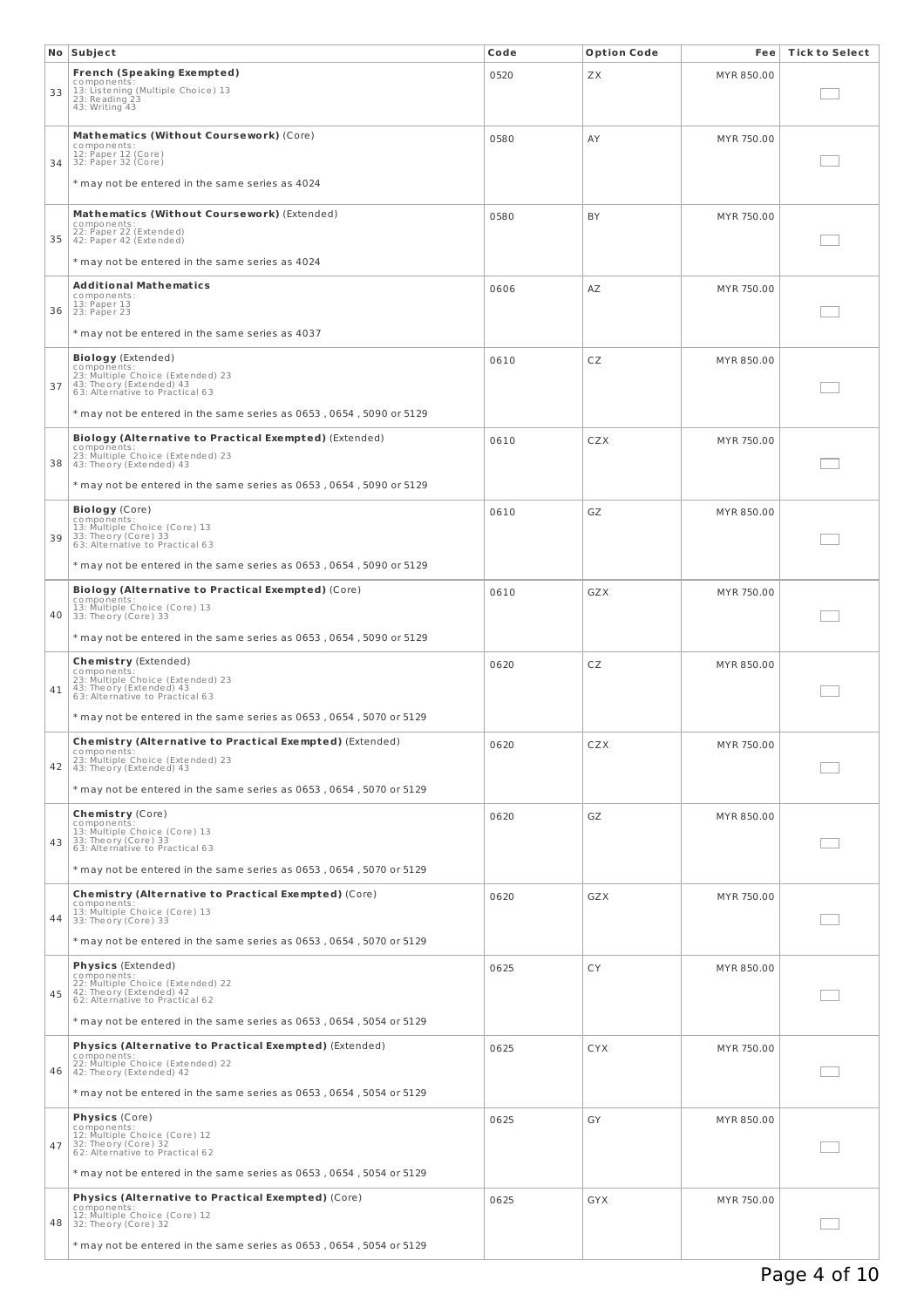|    | No Subject                                                                                                                                                                        | Code | <b>Option Code</b> | Fee          | <b>Tick to Select</b> |
|----|-----------------------------------------------------------------------------------------------------------------------------------------------------------------------------------|------|--------------------|--------------|-----------------------|
| 49 | <b>Combined Science (Extended)</b><br>components:<br>22: Multiple Choice (Extended) 22<br>42: Theory (Extended) 42<br>62: Alternative to Practical 62                             | 0653 | СY                 | MYR 850.00   |                       |
|    | * may not be entered in the same series as 0610, 0620, 0625, 0654, 5054,<br>5070, 5090 or 5129                                                                                    |      |                    |              |                       |
| 50 | Combined Science (Alternative to Practical Exempted) (Extended)<br>components:<br>22: Multiple Choice (Extended) 22<br>42: Theory (Extended) 42                                   | 0653 | <b>CYX</b>         | MYR 750.00   |                       |
|    | $*$ may not be entered in the same series as 0610 , 0620 , 0625 , 0654 , 5054 ,<br>5070, 5090 or 5129                                                                             |      |                    |              |                       |
| 51 | <b>Combined Science (Core)</b><br>components:<br>12: Multiple Choice (Core) 12<br>32: Theory (Core) 32<br>62: Alternative to Practical 62                                         | 0653 | GY                 | MYR 850.00   |                       |
|    | * may not be entered in the same series as 0610, 0620, 0625, 0654, 5054,<br>5070, 5090 or 5129                                                                                    |      |                    |              |                       |
|    | Combined Science (Alternative to Practical Exempted) (Core)<br>components:<br>12: Multiple Choice (Core) 12<br>32: Theory (Core) 32                                               | 0653 | GYX                | MYR 750.00   |                       |
| 52 | $*$ may not be entered in the same series as 0610, 0620, 0625, 0654, 5054,<br>5070, 5090 or 5129                                                                                  |      |                    |              |                       |
| 53 | <b>Co-ordinated Sciences (Double Award)</b> (Extended)<br>components:<br>22: Multiple Choice (Extended) 22<br>42: Theory (Extended) 42<br>62: Alternative to Practical 62         | 0654 | CY                 | MYR 1,250.00 |                       |
|    | * may not be entered in the same series as 0610, 0620, 0625, 0653, 5054,<br>5070, 5090 or 5129                                                                                    |      |                    |              |                       |
| 54 | Co-ordinated Sciences (Double Award) (Alternative to Practical<br><b>Exempted</b> ) (Extended)<br>c o mpo ne nts<br>22: Multiple Choice (Extended) 22<br>42: Theory (Extended) 42 | 0654 | <b>CYX</b>         | MYR 1,150.00 |                       |
|    | * may not be entered in the same series as 0610, 0620, 0625, 0653, 5054,<br>5070, 5090 or 5129                                                                                    |      |                    |              |                       |
| 55 | <b>Co-ordinated Sciences (Double Award)</b> (Core)<br>components<br>12: Multiple Choice (Core) 12<br>32: Theory (Core) 32<br>62: Alternative to Practical 62                      | 0654 | GY                 | MYR 1,250.00 |                       |
|    | * may not be entered in the same series as 0610, 0620, 0625, 0653, 5054,<br>5070, 5090 or 5129                                                                                    |      |                    |              |                       |
| 56 | Co-ordinated Sciences (Double Award) (Alternative to Practical<br><b>Exempted)</b> (Core)<br>components:<br>12: Multiple Choice (Core) 12<br>32: Theory (Core) 32                 | 0654 | GYX                | MYR 1,150.00 |                       |
|    | $*$ may not be entered in the same series as 0610, 0620, 0625, 0653, 5054,<br>5070, 5090 or 5129                                                                                  |      |                    |              |                       |
| 57 | <b>Environmental Management</b><br>components:<br>12: Theory 12<br>22: Management in Context 22                                                                                   | 0680 | Y                  | MYR 750.00   |                       |
|    | * may not be entered in the same series as 5014                                                                                                                                   |      |                    |              |                       |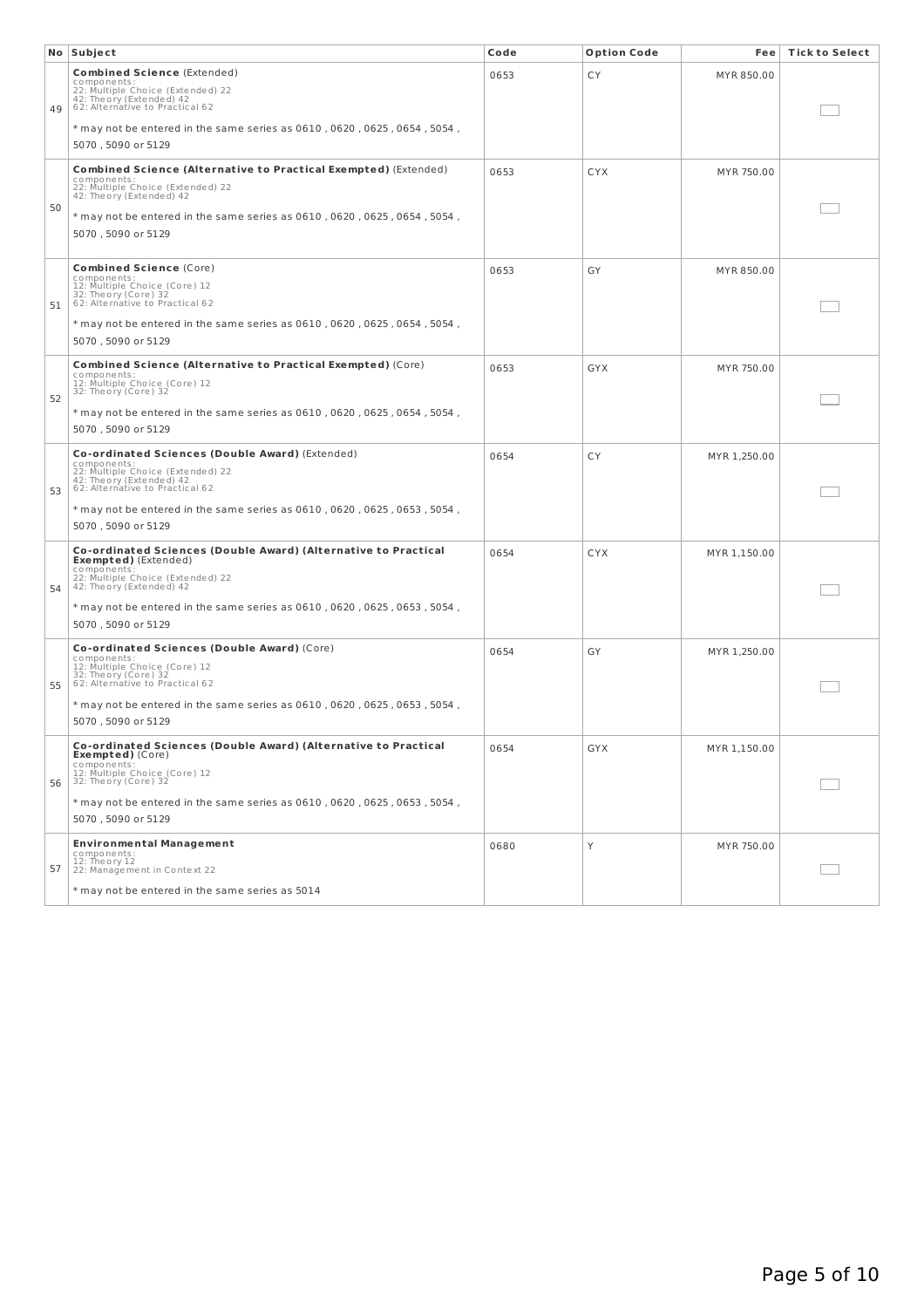# **O Level exam entry details:**

|    | No Subject                                                                                                                                                                                                  | Code | <b>Option Code</b> | Fee        | <b>Tick to Select</b> |
|----|-------------------------------------------------------------------------------------------------------------------------------------------------------------------------------------------------------------|------|--------------------|------------|-----------------------|
| 58 | <b>GCE O Level English Language</b><br>components:<br>12: Writing 12<br>22: Reading 22                                                                                                                      | 1123 | Y                  | MYR 750.00 |                       |
|    | * may not be entered in the same series as 0500, 0510 or 0511                                                                                                                                               |      |                    |            |                       |
| 59 | <b>GCE O Level Literature in English</b><br>components:<br>13: Poetry and Prose 13<br>23: Drama 23<br>* may not be entered in the same series as 0475                                                       | 2010 | AZ                 | MYR 750.00 |                       |
| 60 | <b>GCE O Level Islamiyat</b><br>components:<br>12: Paper 12<br>22: Paper 22                                                                                                                                 | 2058 | AY                 | MYR 750.00 |                       |
|    | * may not be entered in the same series as 0493 or 2068                                                                                                                                                     |      |                    |            |                       |
| 61 | <b>GCE O Level Islamic Studies</b><br>components:<br>13: History and Scriptures 13<br>23: Development, Sources, Beliefs and Observances 23<br>* may not be entered in the same series as 0490, 0493 or 2058 | 2068 | Ζ                  | MYR 750.00 |                       |
| 62 | <b>GCE O Level Computer Science</b><br>components:<br>13: Paper 13 Theory<br>23: Paper 23 Problem-Solving and Programming                                                                                   | 2210 | AZ                 | MYR 750.00 |                       |
|    | * may not be entered in the same series as 0478                                                                                                                                                             |      |                    |            |                       |
| 63 | <b>GCE O Level Economics</b><br>components:<br>13: Multiple Choice 13<br>23: Structured Questions 23                                                                                                        | 2281 | Ζ                  | MYR 750.00 |                       |
|    | * may not be entered in the same series as 0455                                                                                                                                                             |      |                    |            |                       |
| 64 | <b>GCE O Level Mathematics Syllabus D (Calculator)</b><br>components:<br>12: Paper 12<br>22: Paper 22                                                                                                       | 4024 | Y                  | MYR 750.00 |                       |
|    | * may not be entered in the same series as 0580                                                                                                                                                             |      |                    |            |                       |
| 65 | <b>GCE O Level Additional Mathematics</b><br>components:<br>13: Paper 13<br>23: Paper 23                                                                                                                    | 4037 | AZ                 | MYR 750.00 |                       |
|    | * may not be entered in the same series as 0606                                                                                                                                                             |      |                    |            |                       |
| 66 | <b>GCE O Level Statistics</b><br>components:<br>13: Paper 13<br>23: Paper 23                                                                                                                                | 4040 | Ζ                  | MYR 750.00 |                       |
| 67 | <b>GCE O Level Environmental Management</b><br>components:<br>12: Theory 12<br>22: Management in Context 22                                                                                                 | 5014 | Y                  | MYR 750.00 |                       |
|    | * may not be entered in the same series as 0680                                                                                                                                                             |      |                    |            |                       |
| 68 | <b>GCE O Level Physics</b><br>components:<br>12: Multiple Choice 12<br>22: Theory 22<br>42: Alternative to Practical 42<br>$*$ may not be entered in the same series as 0625 , 0653 , 0654 or 5129          | 5054 | <b>BY</b>          | MYR 850.00 |                       |
|    |                                                                                                                                                                                                             |      |                    |            |                       |
| 69 | <b>GCE O Level Chemistry</b><br>components:<br>12: Multiple Choice 12<br>22: Theory 22<br>42: Alternative to Practical 42                                                                                   | 5070 | BY                 | MYR 850.00 |                       |
|    | $*$ may not be entered in the same series as 0620, 0653, 0654 or 5129                                                                                                                                       |      |                    |            |                       |
| 70 | <b>GCE O Level Biology</b><br>components:<br>12: Multiple Choice 12<br>22: Theory 22<br>62: Alternative to Practical 62                                                                                     | 5090 | BY                 | MYR 850.00 |                       |
|    | * may not be entered in the same series as 0610, 0653, 0654 or 5129                                                                                                                                         |      |                    |            |                       |
| 71 | <b>GCE O Level Combined Science</b><br>components:<br>12: Multiple Choice 12<br>22: Theory 22                                                                                                               | 5129 | AY                 | MYR 750.00 |                       |
|    | $*$ may not be entered in the same series as 0610, 0620, 0625, 0653, 0654,<br>5054, 5070 or 5090                                                                                                            |      |                    |            |                       |
| 72 | <b>GCE O Level Travel and Tourism</b><br>components:<br>13: Paper 13<br>23: Paper 23 Alternative to Coursework                                                                                              | 7096 | AZ                 | MYR 750.00 |                       |
|    | * may not be entered in the same series as 0471                                                                                                                                                             |      |                    |            |                       |
| 73 | <b>GCE O Level Commerce</b><br>components:<br>12: Multiple Choice<br>22: Written 22                                                                                                                         | 7100 | Υ                  | MYR 750.00 |                       |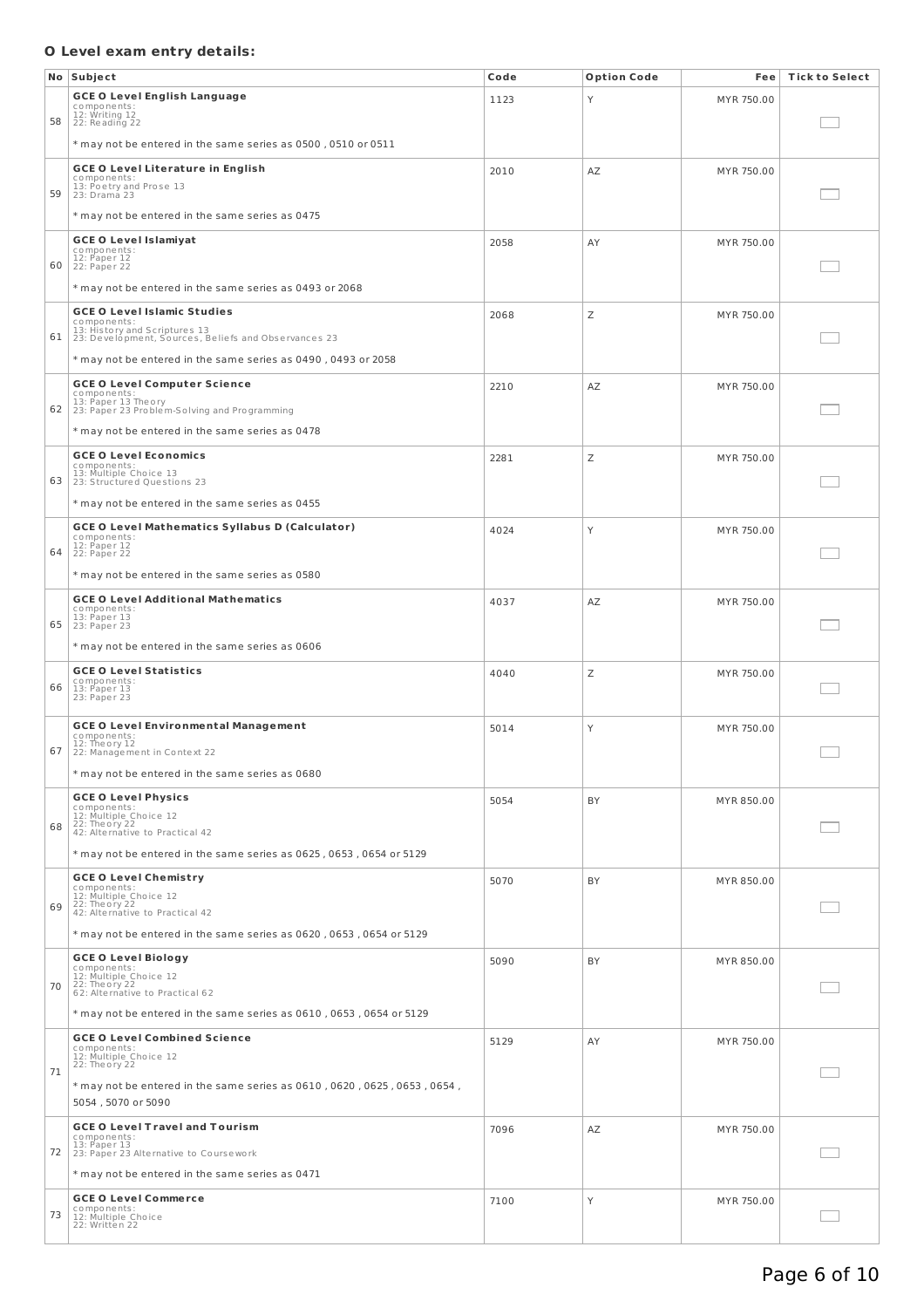|    | No Subject                                                                                                                                                          | Code | <b>Option Code</b> | Fee l      | <b>Tick to Select</b> |
|----|---------------------------------------------------------------------------------------------------------------------------------------------------------------------|------|--------------------|------------|-----------------------|
| 74 | <b>GCE O Level Business Studies</b><br>components:<br>12: Short Answer and Data Response 12<br>22: Case Study 22<br>* may not be entered in the same series as 0450 | 7115 |                    | MYR 750.00 |                       |
| 75 | <b>GCE O Level Accounting</b><br>components:<br>13: Paper 13 (Multiple Choice)<br>23: Paper 23 (Structured)<br>* may not be entered in the same series as 0452      | 7707 | ∸                  | MYR 750.00 |                       |

75 Subject(s) Offered

\* If you require a syllabus not on this list, kindly consult with the CAIE officer as soon as possible. Availability of the extra syllabus is subject to approval.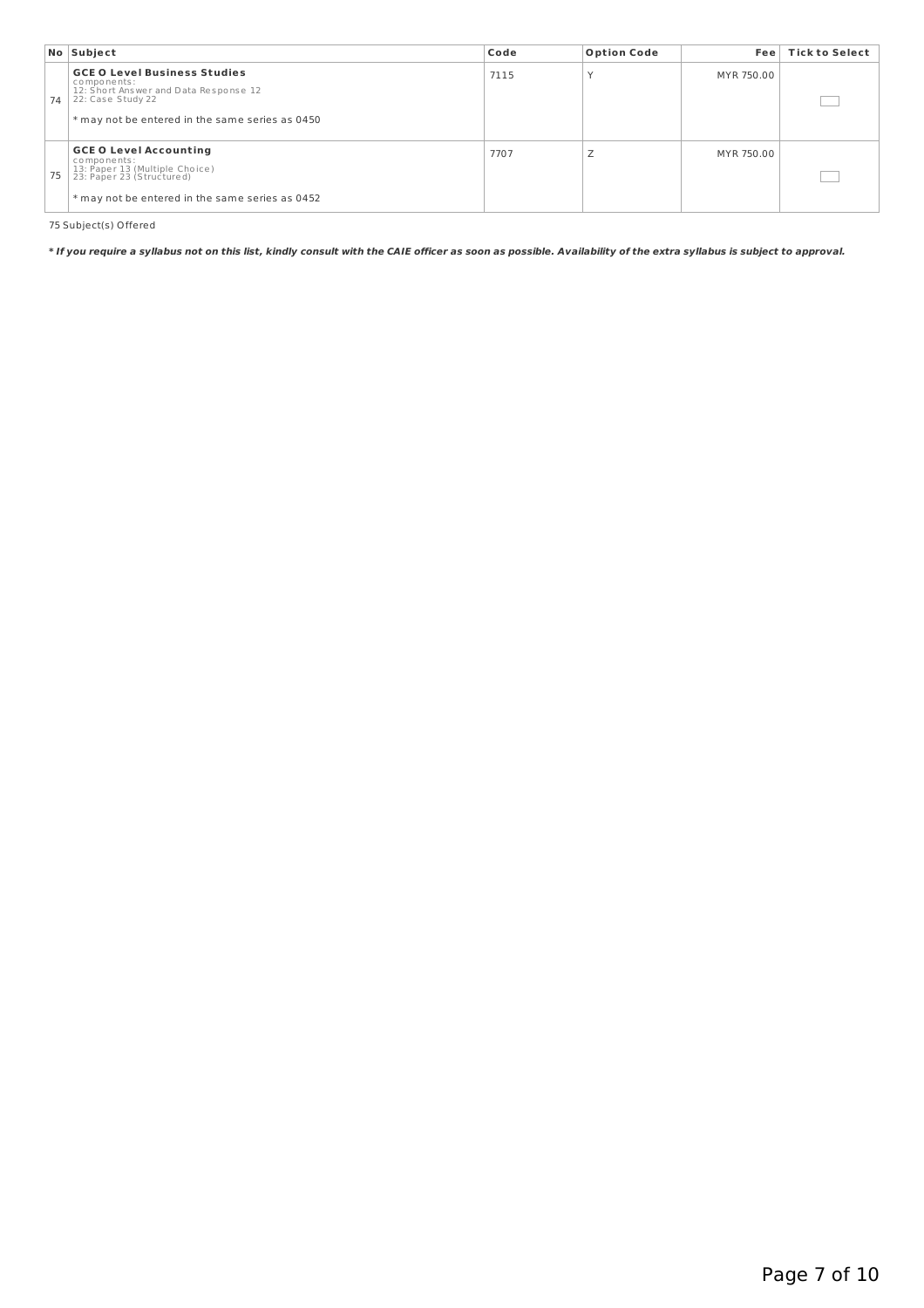# **Payment Details:**

Please note that the fees indicated below are inclusively of the sterling pound entry fees payable to Cambridge Assessment International Education.

| <b>TOTAL (MYR)</b>                                                                                                      | <b>MYR</b>                      |
|-------------------------------------------------------------------------------------------------------------------------|---------------------------------|
| <b>Early Bird Discount</b> - Early Bird Discount (applicable to private candidates only) (Per Subject)<br>x - MYR 50.00 | $-MYR$                          |
| Returning Student (Registration fee waived) - Returning Student (Registration fee waived)                               | MYR 0.00                        |
| Late Registration Penalty Fee - Penalty for Late Entry (per Subject) (Per Subject)<br>x MYR 220.00                      | MYR <b>Exercise State State</b> |
| Registration Fee - Fee for every student registration                                                                   | MYR 100.00                      |
|                                                                                                                         |                                 |
|                                                                                                                         | $MYR$                           |
| Total number of subjects or syllabus the same section of the X MYR 900.00                                               | $MYR$                           |
| Total number of subjects or syllabus the second throw with X MYR 850.00                                                 | $MYR$                           |
| Total number of subjects or syllabus ________________________ x MYR 750.00                                              | $MYR$                           |
| Total number of subjects or syllabus ______________________ x MYR 700.00                                                | $MYR$                           |
|                                                                                                                         |                                 |

1. Cash (Onsite Only)

2. Cheque payable to 'Sirius International (M) Sdn Bhd' (Deposit or Onsite)

3. Cash Deposit or Bank Transfer to UOB Bank

Bank Account: UOB Bank

Acc. Name: Sirius International (M) Sdn Bhd

Acc. No. : 202-303-323-4

Please input 'IGCSE-XXXX' in the Reference field. XXXX being your candidate number.

**Please take a photo/screenshot of your receipt and upload it to Examanix for payment verif ication.**

Lot 1214, Seksyen 40, Batu 10, Lebuhraya Persekutuan, Off Jalan SS7/2, 47300 Petaling Jaya Selangor Malaysia

 +603 7865 5787 / 012-653 3477  $\blacksquare$  +603 7865 0774

 $\boxdot$ exam.department@sriemas.edu.my https://sriemas.edu.my/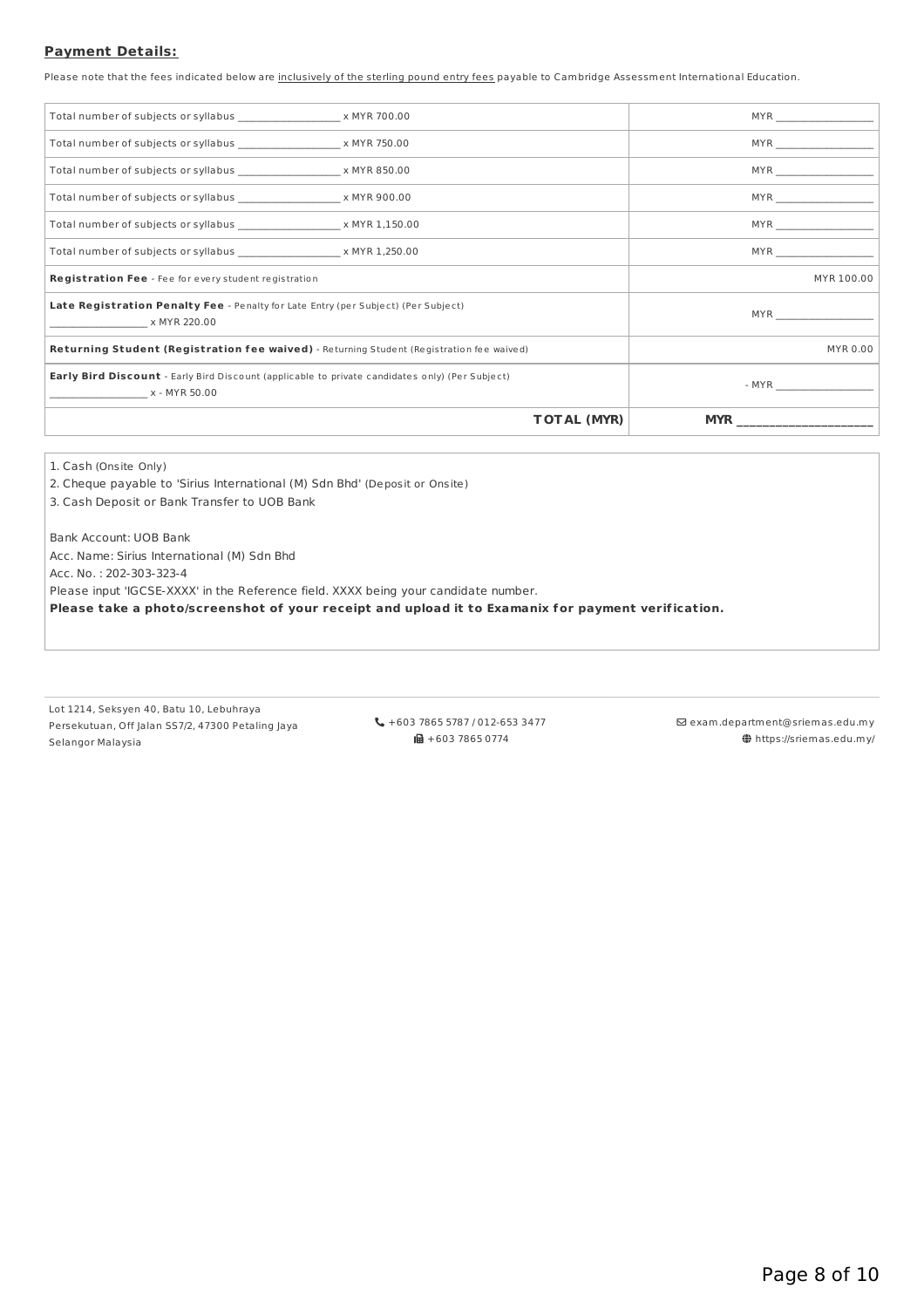### **Declaration**

- 1. This entry is made according to the provisions of the published regulations which I have read and studied.
- 2. It is my responsibility to select the modular units that best suit my needs.
- 3. I have provided all the information required truthfully and accurately to the best of my knowledge and belief.
- 4. I understand that I am only allowed to sit for those subjects and papers which have been entered in this website.
- 5. This is the only CIE examination centre I have made provisions with for my IGCSE / GCE O Level examinations.
- 6. I agree and understand that there will be no postponement or refund of all fees should I decide to withdraw from the examinations after the "Normal Registration Period" has ended.
- 7. I accept the responsibility to ascertain the place and date of the examination should any official notification not reach me.
- 8. The examination centre reserves the right to reject an incomplete registration form.
- 9. Absences from any of the Oral based examinations require valid reasons only (medical, death of immediate family members, and other major exams) and certifiable proof.
- 10. \*IMPORTANT\* Rescheduling of Oral based examinations is subject to an administrative fee of RM100 on a case-to-case basis.

#### **Disclaimer**

Sri Emas International School and the Examination Board will take all reasonable steps to provide continuity of service. We hope for your understanding, however, that we cannot be held responsible for any interruptions caused by circumstances beyond our control. If any examinations or release of results is disrupted, canceled or delayed, every effort will be made to resume normal service as soon as possible. Sri Emas International School's liability will be limited to the refund of the registration fee or re-testing at a later date.

Sri Emas is part of ACE Ed-Venture Group. By signing this form, you hereby agree to accept correspondences from the ACE Ed-Venture Group.

### **Disciplinary Terms and Conditions**

I understand and agree to the Disciplinary Terms and Conditions that I will abide by while sitting for the CIE examinations at Sri Emas International School. These guidelines are in place to ensure my safety and to safeguard my best interests in accordance to Sri Emas International School's direction. Offences that will warrant a single warning will be reported to my parents/guardians. Should I fail to comply, I may be barred from taking the examinations.

Severe violations that are police related both within and outside the school's premises will result in me being immediately barred from sitting for the rest of the examinations.

The violations are such as:

- Gang relations within and/or outside the school
- Drug or substance abuse within the school
	- This includes Vaping, Shisha and all alcoholic beverages
- Criminal type activities

The following violations will be dealt with in the manner as stated further below:

One warning to candidates

- Indecent behavior Sexual harassment, stalking, outraging of modesty
- Public displays of affection or any form of indiscreet behavior
- Bullying/Fighting Physical, mental, emotional, psychological, extortion or otherwise
- Stealing, Gambling, Smoking, etc
- Vandalism Abuse of facilities provided by the hosting school
- Deliberate of intentional misconduct against staff and examiners
- Cheating In serious cases, Cambridge International Examinations reserve the right to:
	- ban a candidate from entering Cambridge exams for up to five years
	- inform other examining bodies of the details of the case and the action taken

 $\mathcal{L}_\text{max}$ 

inform the police in serious cases involving theft, impersonation or the falsification of documents

After one warning has been issued, any repetition of a similar offence or multiple variants of offences or combination of lesser violations will result in me being barred from sitting for the rest of the examinations.

> I have read and understood the **Declaration, Disciplinary Terms and Conditions** as well as **Notice to Candidates** in accordance to Cambridge Assessment International Education regulations which was provided to me.

Parent's/Guardian's Signature Candidate

Name : I/C :

Name : I/C :